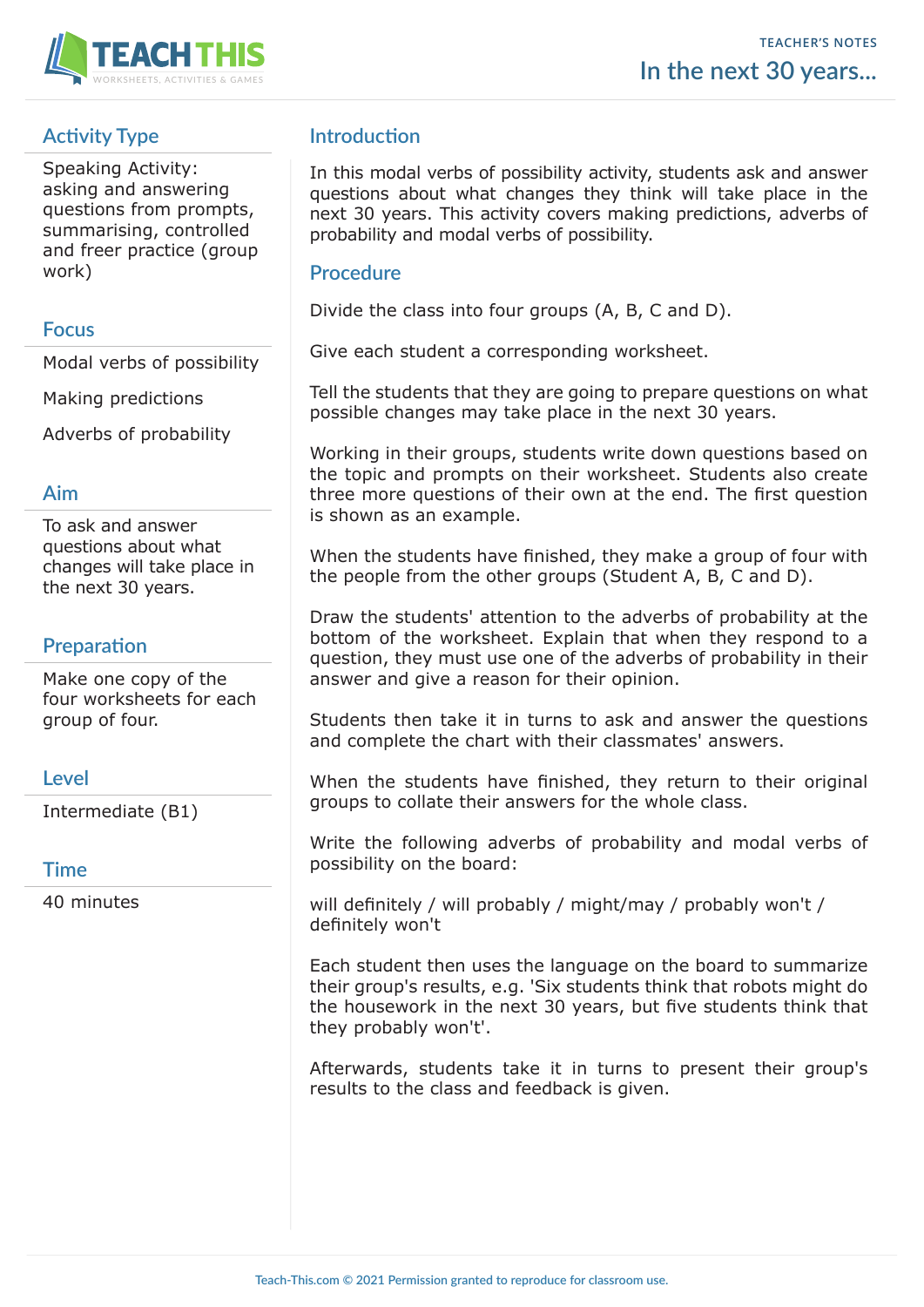

#### **Student A - Lifestyles**

#### **A. Write questions using the prompts below. Also, create three more questions of your own at the end.**

| In the next 30 years                                                     | <b>Student B</b> | <b>Student C</b> | <b>Student D</b> |
|--------------------------------------------------------------------------|------------------|------------------|------------------|
| robots - do the housework?<br>Do you think robots will do the housework? |                  |                  |                  |
| cars - use batteries instead of petrol?                                  |                  |                  |                  |
| students - have robot teachers?                                          |                  |                  |                  |
| clothes - look completely different?                                     |                  |                  |                  |
| fewer people - live in big cities?                                       |                  |                  |                  |
| people - work fewer hours?                                               |                  |                  |                  |
| people - still shop in supermarkets?                                     |                  |                  |                  |
|                                                                          |                  |                  |                  |
|                                                                          |                  |                  |                  |
|                                                                          |                  |                  |                  |

**B. Now, take it in turns to ask and answer the questions and complete the chart with your classmates' answers. When you respond to a question, use one of the following replies and give a reason for your opinion.**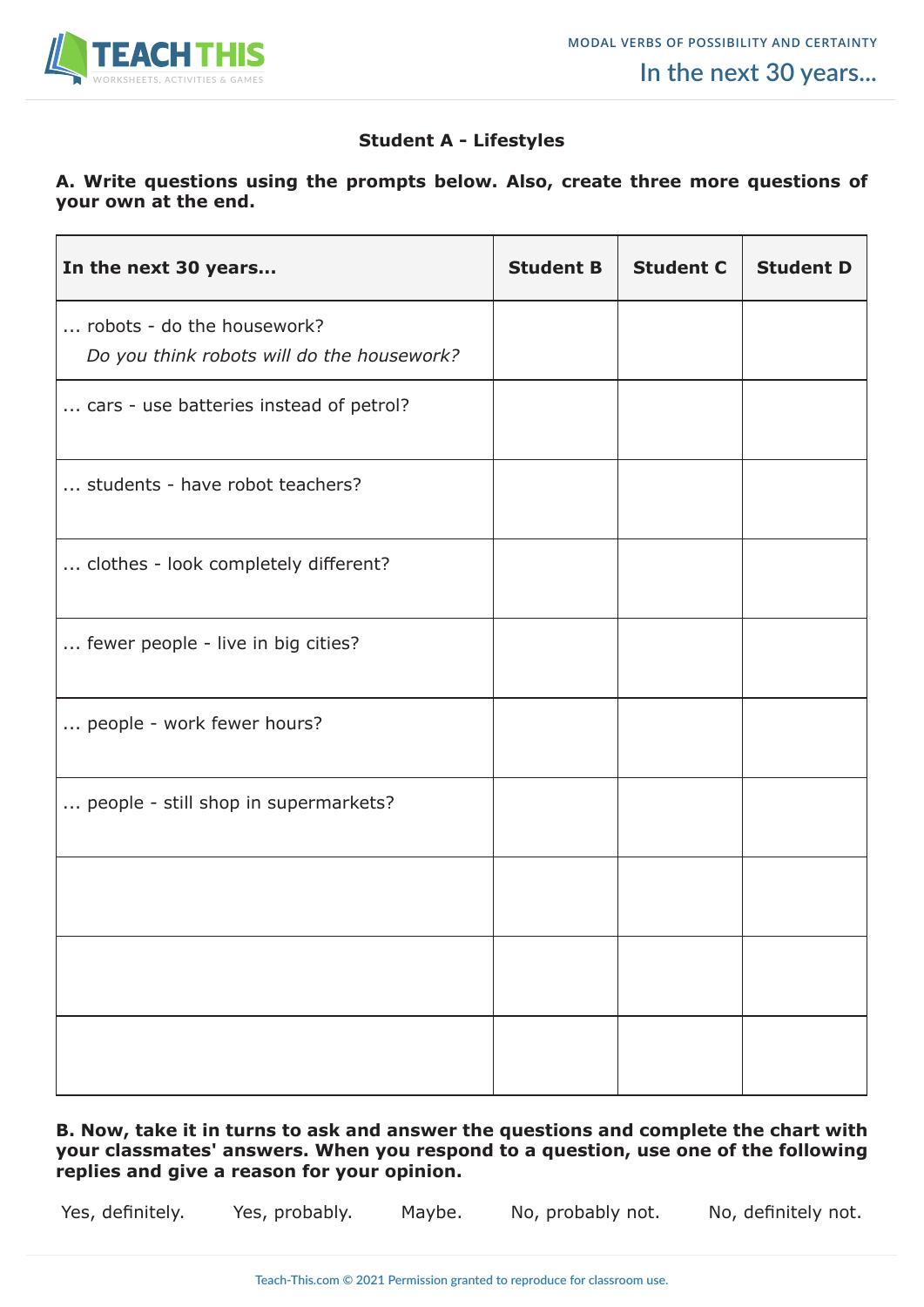

#### **Student B - Free time**

#### **A. Write questions using the prompts below. Also, create three more questions of your own at the end.**

| In the next 30 years                                           | <b>Student A</b> | <b>Student C</b> | <b>Student D</b> |
|----------------------------------------------------------------|------------------|------------------|------------------|
| all films - be in 3D?<br>Do you think all films will be in 3D? |                  |                  |                  |
| people - have more free time?                                  |                  |                  |                  |
| people - still read books?                                     |                  |                  |                  |
| computer games - be more popular than TV?                      |                  |                  |                  |
| people - have longer holidays?                                 |                  |                  |                  |
| people - be able to go on holiday to the<br>moon?              |                  |                  |                  |
| everyone - spend less time watching TV?                        |                  |                  |                  |
|                                                                |                  |                  |                  |
|                                                                |                  |                  |                  |
|                                                                |                  |                  |                  |

**B. Now, take it in turns to ask and answer the questions and complete the chart with your classmates' answers. When you respond to a question, use one of the following replies and give a reason for your opinion.**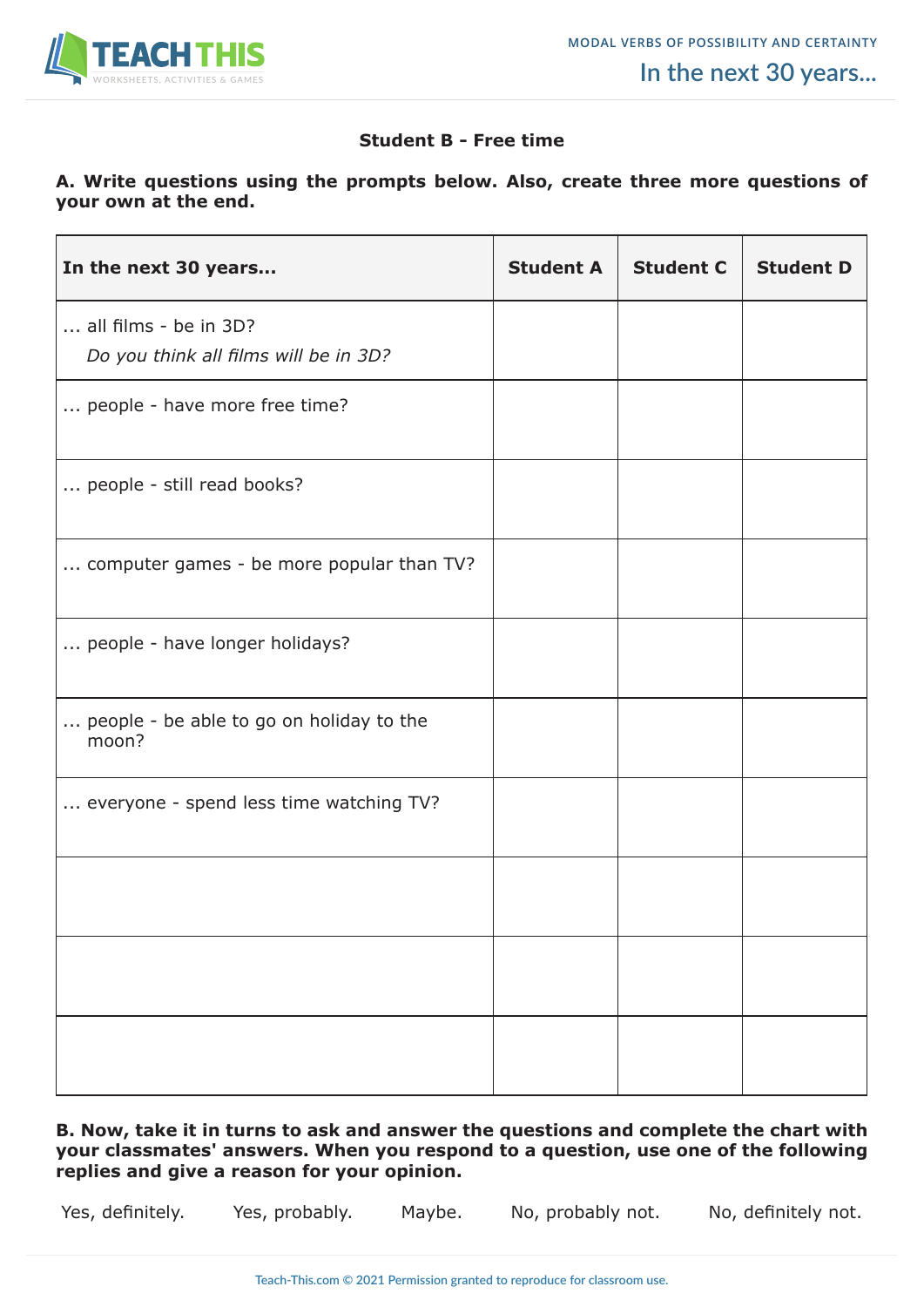

#### **Student C - World events**

#### **A. Write questions using the prompts below. Also, create three more questions of your own at the end.**

| In the next 30 years                                         | <b>Student A</b> | <b>Student B</b> | <b>Student D</b> |
|--------------------------------------------------------------|------------------|------------------|------------------|
| tigers - be extinct?<br>Do you think tigers will be extinct? |                  |                  |                  |
| a woman - become president of the USA?                       |                  |                  |                  |
| we - make contact with aliens?                               |                  |                  |                  |
| we - have enough food to feed the world?                     |                  |                  |                  |
| Chinese - be the most spoken language in the<br>world?       |                  |                  |                  |
| scientists - be able to clone human beings?                  |                  |                  |                  |
| humans - travel to Mars?                                     |                  |                  |                  |
|                                                              |                  |                  |                  |
|                                                              |                  |                  |                  |
|                                                              |                  |                  |                  |

**B. Now, take it in turns to ask and answer the questions and complete the chart with your classmates' answers. When you respond to a question, use one of the following replies and give a reason for your opinion.**